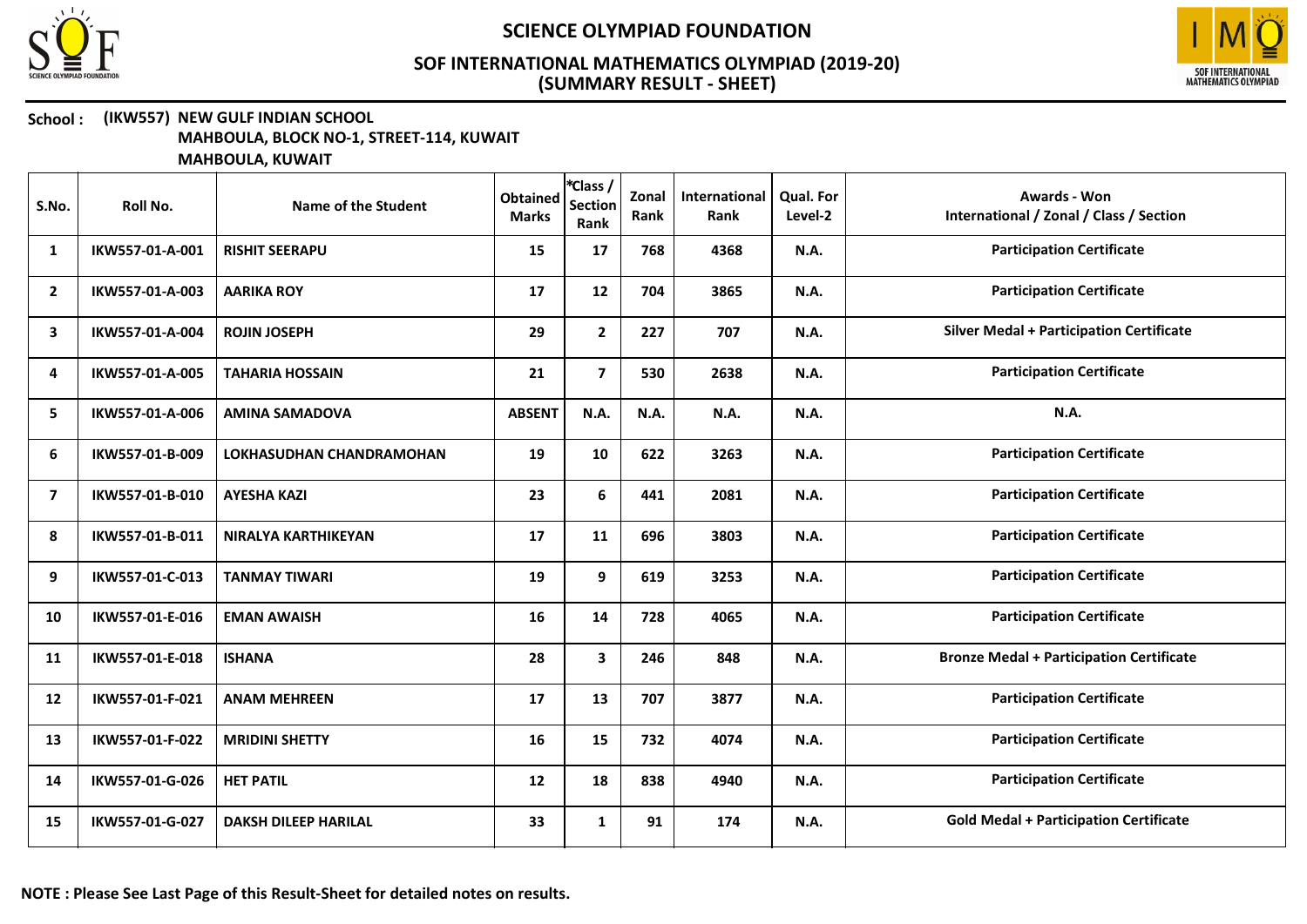



#### School : (IKW557) NEW GULF INDIAN SCHOOL MAHBOULA, BLOCK NO-1, STREET-114, KUWAIT

| S.No.          | <b>Roll No.</b> | Name of the Student         | <b>Obtained</b><br><b>Marks</b> | *Class /<br><b>Section</b><br>Rank | Zonal<br>Rank | International<br>Rank | Qual. For<br>Level-2 | <b>Awards - Won</b><br>International / Zonal / Class / Section |
|----------------|-----------------|-----------------------------|---------------------------------|------------------------------------|---------------|-----------------------|----------------------|----------------------------------------------------------------|
| 16             | IKW557-01-G-028 | <b>RAYAN GOKUL</b>          | 20                              | 8                                  | 577           | 2986                  | N.A.                 | <b>Participation Certificate</b>                               |
| 17             | IKW557-01-H-029 | <b>SHREYASHREE BISOYI</b>   | 23                              | 5                                  | 440           | 2080                  | <b>N.A.</b>          | <b>Participation Certificate</b>                               |
| 18             | IKW557-01-H-030 | <b>AMITHAV HARSHA</b>       | 28                              | 4                                  | 251           | 857                   | N.A.                 | <b>Participation Certificate</b>                               |
| 19             | IKW557-01-B-031 | <b>ARUSH DUBEY</b>          | 15                              | 16                                 | 764           | 4359                  | N.A.                 | <b>Participation Certificate</b>                               |
| 1              | IKW557-02-A-002 | <b>ANJALIKKA BALAJI</b>     | 28                              | 4                                  | 256           | 853                   | N.A.                 | <b>Participation Certificate</b>                               |
| $\overline{2}$ | IKW557-02-A-003 | <b>AVANTHIKA BALAJI</b>     | 24                              | 10                                 | 460           | 1758                  | N.A.                 | <b>Participation Certificate</b>                               |
| 3              | IKW557-02-A-004 | <b>JAIKHALISH SIVARAMAN</b> | 33                              | 3                                  | 93            | 185                   | N.A.                 | <b>Bronze Medal + Participation Certificate</b>                |
| 4              | IKW557-02-A-006 | <b>AADYA SHAH</b>           | 26                              | 6                                  | 329           | 1211                  | N.A.                 | <b>Participation Certificate</b>                               |
| 5              | IKW557-02-A-007 | <b>JAYAVARDHINI NIVAS</b>   | 24                              | 8                                  | 437           | 1703                  | <b>N.A.</b>          | <b>Participation Certificate</b>                               |
| 6              | IKW557-02-A-008 | <b>AVYUKTHA BHOORLA</b>     | 26                              | $\overline{7}$                     | 332           | 1218                  | N.A.                 | <b>Participation Certificate</b>                               |
| 7              | IKW557-02-A-010 | <b>ANUSHA SHALIMOL RAJ</b>  | 23                              | 11                                 | 486           | 1949                  | N.A.                 | <b>Participation Certificate</b>                               |
| 8              | IKW557-02-B-014 | <b>SHRIMAYEE DATTARAM</b>   | 31                              | 4                                  | 149           | 381                   | N.A.                 | <b>Participation Certificate</b>                               |
| 9              | IKW557-02-B-015 | <b>JERON JOSEPH</b>         | 33                              | 3                                  | 101           | 195                   | N.A.                 | <b>Bronze Medal + Participation Certificate</b>                |
| 10             | IKW557-02-B-016 | <b>DEVARYA PAUL</b>         | 34                              | $\mathbf{1}$                       | 72            | 123                   | N.A.                 | <b>Gold Medal + Participation Certificate</b>                  |
| 11             | IKW557-02-B-017 | <b>ADVAY SRIVASTAVA</b>     | 27                              | 8                                  | 291           | 1037                  | N.A.                 | <b>Participation Certificate</b>                               |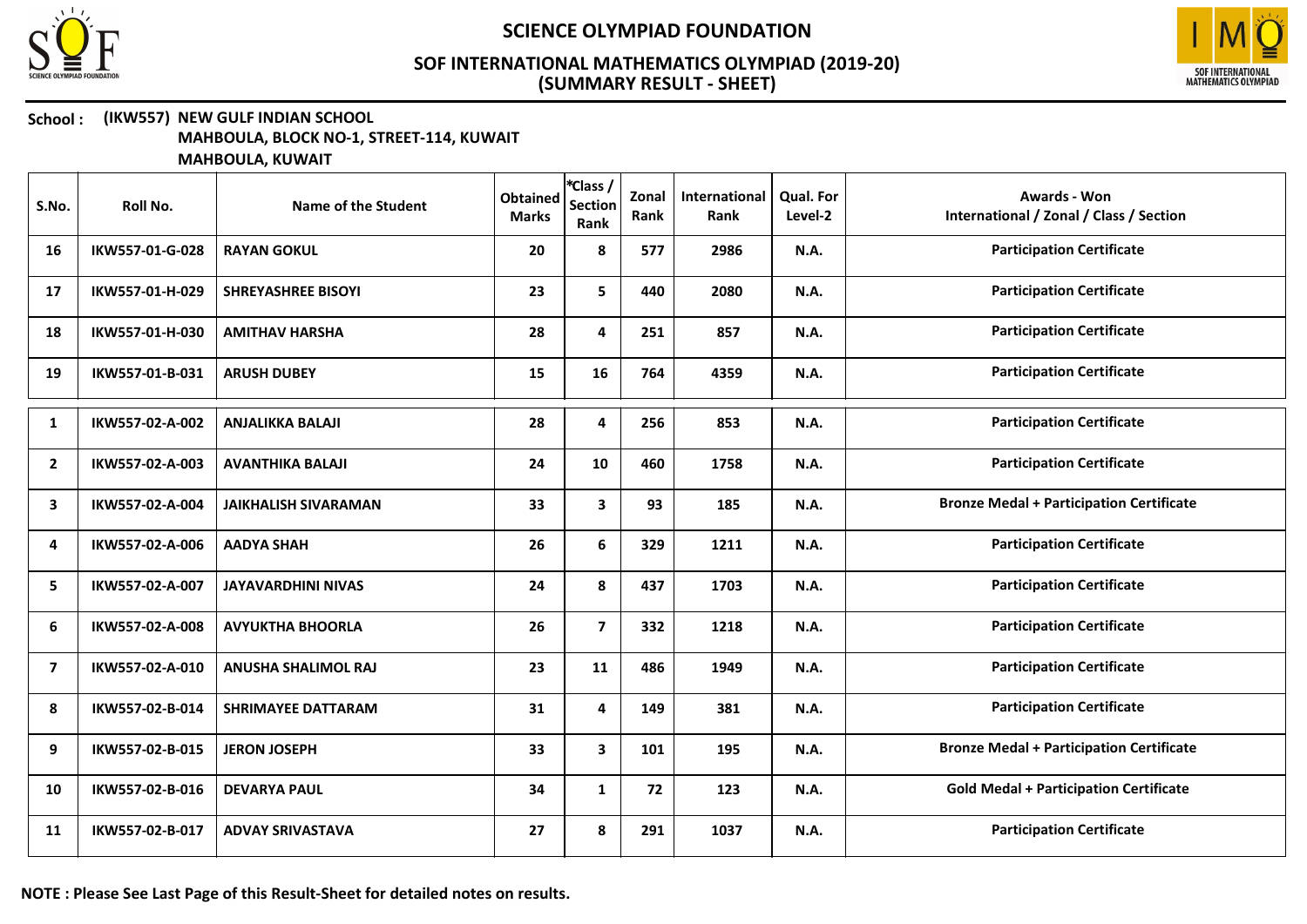



#### School : (IKW557) NEW GULF INDIAN SCHOOL MAHBOULA, BLOCK NO-1, STREET-114, KUWAIT

| S.No. | Roll No.        | Name of the Student                    | <b>Obtained</b><br><b>Marks</b> | *Class /<br><b>Section</b><br>Rank | Zonal<br>Rank | International<br>Rank | <b>Qual. For</b><br>Level-2 | Awards - Won<br>International / Zonal / Class / Section |
|-------|-----------------|----------------------------------------|---------------------------------|------------------------------------|---------------|-----------------------|-----------------------------|---------------------------------------------------------|
| 12    | IKW557-02-B-018 | <b>NISHKA NIDISH KUMAR</b>             | 27                              | $\overline{7}$                     | 259           | 929                   | N.A.                        | <b>Participation Certificate</b>                        |
| 13    | IKW557-02-B-019 | <b>ANNLIYA JINS</b>                    | 16                              | 13                                 | 869           | 3865                  | <b>N.A.</b>                 | <b>Participation Certificate</b>                        |
| 14    | IKW557-02-B-020 | <b>MADHAV MANU</b>                     | 24                              | 11                                 | 451           | 1740                  | <b>N.A.</b>                 | <b>Participation Certificate</b>                        |
| 15    | IKW557-02-B-021 | MEENAKSHI PRABEESH SREEJA              | <b>ABSENT</b>                   | N.A.                               | N.A.          | N.A.                  | N.A.                        | N.A.                                                    |
| 16    | IKW557-02-B-022 | <b>RAHUL PREMASEKHAR</b>               | 28                              | 5                                  | 238           | 811                   | <b>N.A.</b>                 | <b>Participation Certificate</b>                        |
| 17    | IKW557-02-B-023 | PRANAV RAMKUMAR JEYA                   | 26                              | 9                                  | 341           | 1233                  | <b>N.A.</b>                 | <b>Participation Certificate</b>                        |
| 18    | IKW557-02-B-024 | <b>DHANUSHRI KEMMIYAMPATTI</b>         | <b>ABSENT</b>                   | N.A.                               | N.A.          | N.A.                  | <b>N.A.</b>                 | N.A.                                                    |
| 19    | IKW557-02-B-025 | <b>ILHAN MUHAMMED PATTAMAVUDIYIL A</b> | 18                              | 12                                 | 738           | 3250                  | <b>N.A.</b>                 | <b>Participation Certificate</b>                        |
| 20    | IKW557-02-B-026 | <b>NEDHRAA SHRRI NAGARAJ</b>           | 28                              | 6                                  | 256           | 853                   | N.A.                        | <b>Participation Certificate</b>                        |
| 21    | IKW557-02-B-027 | <b>NADEESH JAYAGANESAN</b>             | 24                              | 10                                 | 430           | 1686                  | N.A.                        | <b>Participation Certificate</b>                        |
| 22    | IKW557-02-B-028 | <b>VIVAN SRIVASTAVA</b>                | 33                              | $\mathbf{2}$                       | 81            | 165                   | N.A.                        | <b>Silver Medal + Participation Certificate</b>         |
| 23    | IKW557-02-B-029 | SAI PARNIKA KAMIREDDI                  | 31                              | 4                                  | 149           | 381                   | N.A.                        | <b>Participation Certificate</b>                        |
| 24    | IKW557-02-C-031 | <b>DEEPSHIKA VASANTH</b>               | 24                              | 9                                  | 454           | 1745                  | N.A.                        | <b>Participation Certificate</b>                        |
| 25    | IKW557-02-C-032 | <b>ABIR HAIT</b>                       | 17                              | 19                                 | 800           | 3551                  | N.A.                        | <b>Participation Certificate</b>                        |
| 26    | IKW557-02-C-033 | <b>NANDHANA MENON</b>                  | 34                              | $\mathbf{2}$                       | 62            | 108                   | <b>N.A.</b>                 | <b>Silver Medal + Participation Certificate</b>         |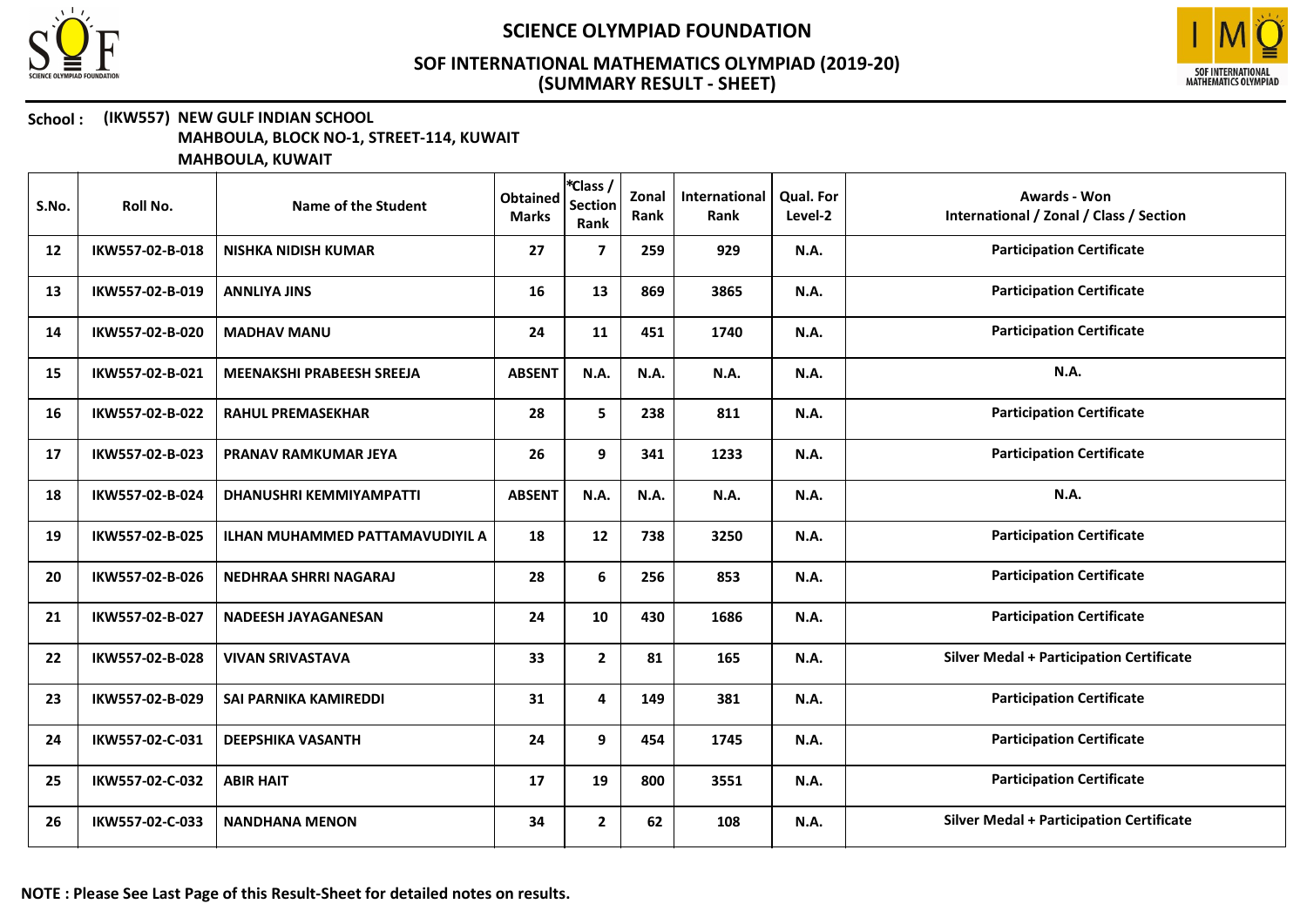



#### School : (IKW557) NEW GULF INDIAN SCHOOL MAHBOULA, BLOCK NO-1, STREET-114, KUWAIT

| S.No. | Roll No.        | Name of the Student             | <b>Obtained</b><br><b>Marks</b> | *Class /<br><b>Section</b><br>Rank | Zonal<br>Rank | International<br>Rank | <b>Qual. For</b><br>Level-2 | <b>Awards - Won</b><br>International / Zonal / Class / Section |
|-------|-----------------|---------------------------------|---------------------------------|------------------------------------|---------------|-----------------------|-----------------------------|----------------------------------------------------------------|
| 27    | IKW557-02-C-036 | <b>GAUTHAM KRISHNA SANTHOSH</b> | 8                               | 26                                 | 1152          | 5222                  | <b>N.A.</b>                 | <b>Participation Certificate</b>                               |
| 28    | IKW557-02-C-037 | <b>THANSHTIK CHENTHIL</b>       | 18                              | 17                                 | 777           | 3413                  | <b>N.A.</b>                 | <b>Participation Certificate</b>                               |
| 29    | IKW557-02-C-038 | <b>AADYA SINGH RATHORE</b>      | 22                              | 13                                 | 542           | 2208                  | <b>N.A.</b>                 | <b>Participation Certificate</b>                               |
| 30    | IKW557-02-C-039 | <b>CATHLYN VICTOR SELVAM</b>    | 18                              | 16                                 | 743           | 3292                  | <b>N.A.</b>                 | <b>Participation Certificate</b>                               |
| 31    | IKW557-02-D-041 | <b>NIDHI VIKAS JADHAV</b>       | 21                              | 15                                 | 599           | 2490                  | <b>N.A.</b>                 | <b>Participation Certificate</b>                               |
| 32    | IKW557-02-D-042 | <b>HARSHITHA GANESH RAJ</b>     | 17                              | 18                                 | 797           | 3537                  | <b>N.A.</b>                 | <b>Participation Certificate</b>                               |
| 33    | IKW557-02-D-043 | YUTIKA VENKATESH                | <b>ABSENT</b>                   | N.A.                               | N.A.          | N.A.                  | <b>N.A.</b>                 | N.A.                                                           |
| 34    | IKW557-02-D-044 | <b>JONATHAN POULOSE</b>         | <b>ABSENT</b>                   | N.A.                               | N.A.          | N.A.                  | N.A.                        | N.A.                                                           |
| 35    | IKW557-02-D-045 | <b>EZHILINI MOHAN RAJ</b>       | 16                              | 20                                 | 871           | 3870                  | <b>N.A.</b>                 | <b>Participation Certificate</b>                               |
| 36    | IKW557-02-D-046 | YASHWANTH KAMALAKANTHAN         | 22                              | 14                                 | 561           | 2270                  | N.A.                        | <b>Participation Certificate</b>                               |
| 37    | IKW557-02-D-047 | <b>MYSHA SIDDHIQUI</b>          | 15                              | 22                                 | 916           | 4106                  | <b>N.A.</b>                 | <b>Participation Certificate</b>                               |
| 38    | IKW557-02-E-049 | <b>JAMSHEEDA JAINUDEEN</b>      | 26                              | 5                                  | 312           | 1176                  | N.A.                        | <b>Participation Certificate</b>                               |
| 39    | IKW557-02-E-050 | <b>VEDIKA PARESH CHANDNANI</b>  | 35                              | $\mathbf{1}$                       | 44            | 69                    | <b>N.A.</b>                 | <b>Gold Medal + Participation Certificate</b>                  |
| 40    | IKW557-02-E-051 | <b>SAIRA JASMIN</b>             | 14                              | 23                                 | 986           | 4406                  | <b>N.A.</b>                 | <b>Participation Certificate</b>                               |
| 41    | IKW557-02-E-052 | <b>ARYA RATHEESH</b>            | <b>ABSENT</b>                   | N.A.                               | N.A.          | N.A.                  | <b>N.A.</b>                 | N.A.                                                           |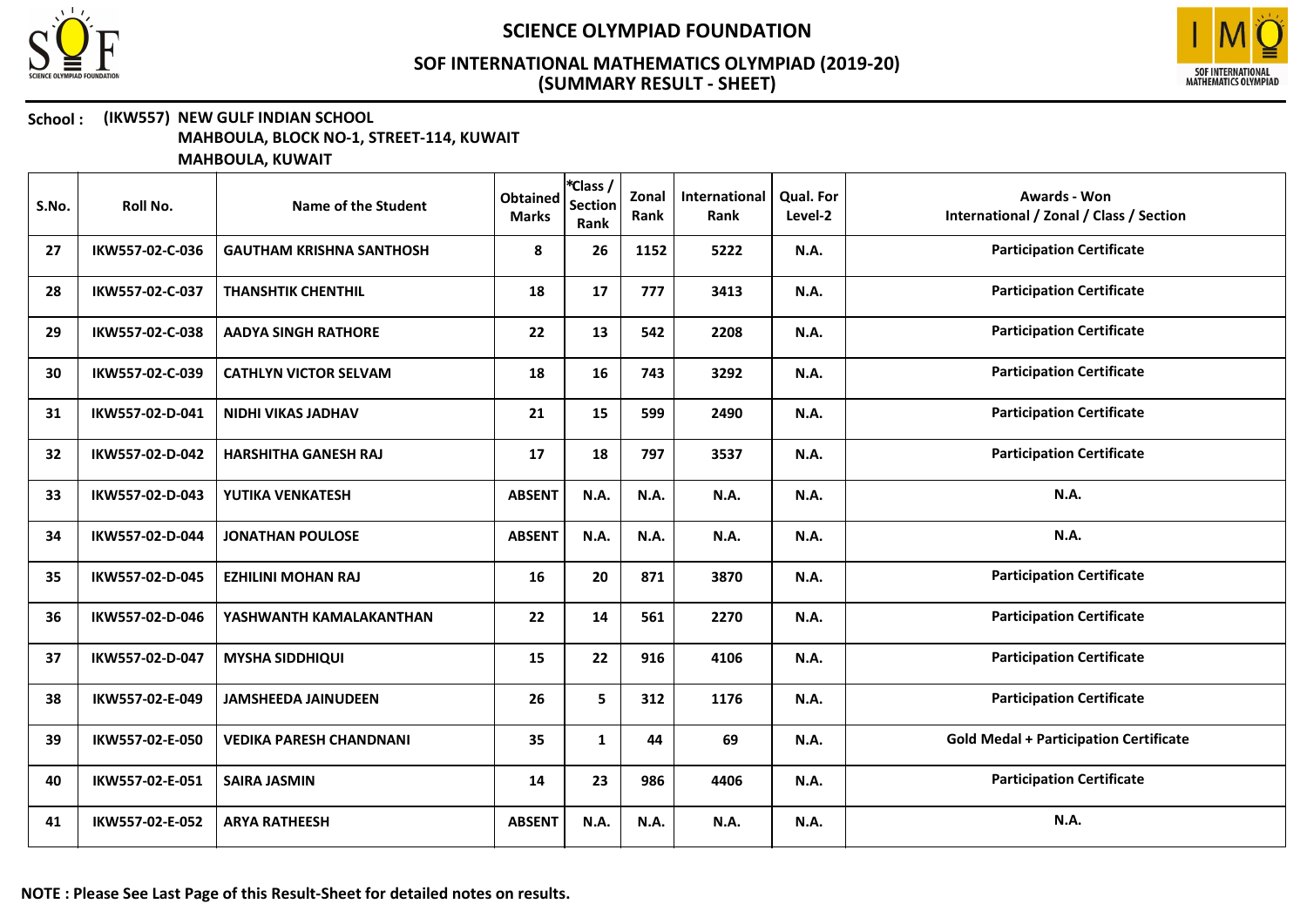



# School: (IKW557) NEW GULF INDIAN SCHOOL

MAHBOULA, BLOCK NO-1, STREET-114, KUWAIT

MAHBOULA, KUWAIT

| S.No. | Roll No.        | Name of the Student           | Obtained   Section   ~<br><b>Marks</b> | *Class /<br>Rank  | Zonal<br>Rank | International<br>Rank | Qual. For<br>Level-2 | Awards - Won<br>International / Zonal / Class / Section |
|-------|-----------------|-------------------------------|----------------------------------------|-------------------|---------------|-----------------------|----------------------|---------------------------------------------------------|
| 42    | IKW557-02-E-054 | <b>ANANYA</b>                 | 15                                     | 21                | 915           | 4105                  | <b>N.A.</b>          | <b>Participation Certificate</b>                        |
| 43    | IKW557-02-E-055 | <b>KAIRAV</b>                 | 13                                     | 24                | 1003          | 4526                  | <b>N.A.</b>          | <b>Participation Certificate</b>                        |
| 44    | IKW557-02-F-057 | <b>MIHIR PRABHAKAR</b>        | 22                                     | $12 \overline{ }$ | 523           | 2141                  | <b>N.A.</b>          | <b>Participation Certificate</b>                        |
| 45    | IKW557-02-F-058 | <b>MANHA FATHIMA JEMSHEER</b> | 10                                     | 25                | 1121          | 5056                  | <b>N.A.</b>          | <b>Participation Certificate</b>                        |

NOTE :

- 1. 2nd level exam will not be held for class one & two students and the above results are the final result.
- 2. Students' Performance Reports, Participation Certificates, Class/Section Topper Medals, Medals of Distinction, Certificates of Distinction, as applicable, and School Performance Report will be sent to your school by March 2020.
- 3. International Awards & Zonal Awards will be send to schools by July 2020.
- 4. For Criteria for ranking students, Please visit http://www.sofworld.org/rankings-2nd-level-qualification
- 5. For details of Awards & Additional information, Please visit http://www.sofworld.org/awards
- 6. For name correction/any other query, Please write to us at info@sofworld.org
- 7. To receive updates on Olympiad, Please like our page on Facebook at https://facebook.com/sofworld

#### \* Class/Section Medals have been awarded on following criteria

- Where 10 or more students from one class (including all sections) wrote the exam \*gold, silver and bronze medals have been awarded to top 3 rank holders.
- Where between 5 to 9 students from a class (including all sections) wrote the exam \*gold medal has been awarded to the top rank holder.
- $\bullet$  In Addition to above, if section wise registrations were received and a section had 10 or more participants, top 3 rank holding students from each such section have been awarded gold, silver and bronze medals.
- All students whose sections are not indicated will be allocated section 'X' by default.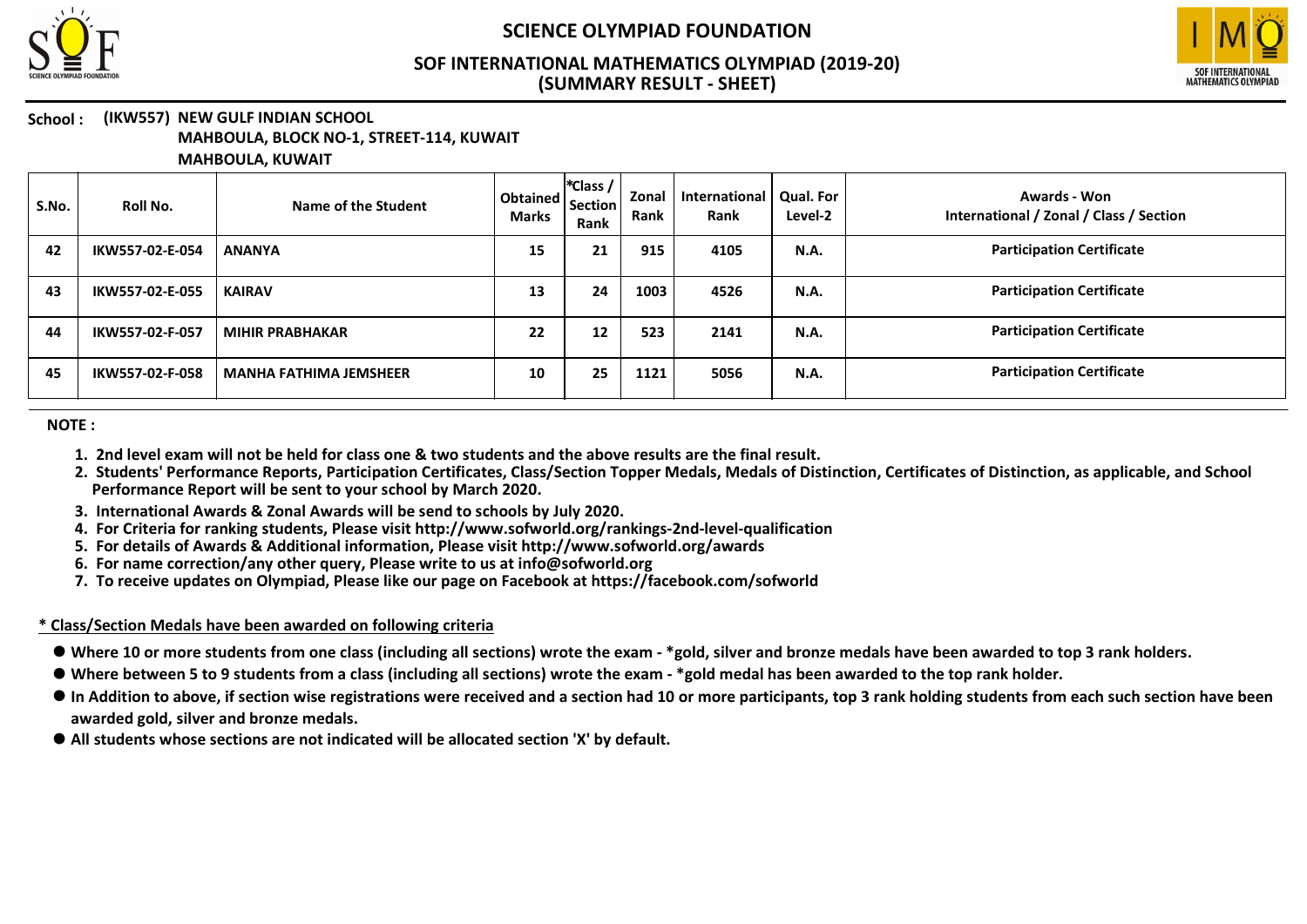



#### School : (IKW557) NEW GULF INDIAN SCHOOL MAHBOULA, BLOCK NO-1, STREET-114, KUWAIT

| S.No.          | Roll No.        | Name of the Student         | <b>Obtained</b><br><b>Marks</b> | *Class /<br><b>Section</b><br>Rank | Zonal<br>Rank | International<br>Rank | Qual. For<br>Level-2 | <b>Awards - Won</b><br>International / Zonal / Class / Section |
|----------------|-----------------|-----------------------------|---------------------------------|------------------------------------|---------------|-----------------------|----------------------|----------------------------------------------------------------|
| 1              | IKW557-03-A-001 | <b>MOHAMMAD SOLAIMAN</b>    | 19                              | 13                                 | 728           | 3020                  | <b>NO</b>            | <b>Participation Certificate</b>                               |
| $\overline{2}$ | IKW557-03-A-003 | <b>ENAKSHI DASH</b>         | 22                              | 9                                  | 593           | 2256                  | <b>NO</b>            | <b>Participation Certificate</b>                               |
| 3              | IKW557-03-A-004 | <b>DANIL MICHKOV</b>        | 33                              | $\mathbf{1}$                       | 98            | 171                   | <b>YES</b>           | <b>Gold Medal + Participation Certificate</b>                  |
| 4              | IKW557-03-A-005 | ARJUNA KUMAR ACHARYA        | 22                              | 10                                 | 596           | 2263                  | <b>NO</b>            | <b>Participation Certificate</b>                               |
| 5              | IKW557-03-A-006 | <b>ANN CHRISTIA MATHEW</b>  | 19                              | 14                                 | 731           | 3026                  | <b>NO</b>            | <b>Participation Certificate</b>                               |
| 6              | IKW557-03-A-007 | <b>RAYYAN MALIK</b>         | 14                              | 17                                 | 957           | 4362                  | <b>NO</b>            | <b>Participation Certificate</b>                               |
| 7              | IKW557-03-A-008 | <b>AKASH ROI</b>            | 29                              | 4                                  | 232           | 589                   | <b>NO</b>            | <b>Participation Certificate</b>                               |
| 8              | IKW557-03-A-009 | AGASTYA PRABHURAJ SABARAD   | 32                              | $\mathbf{2}$                       | 137           | 265                   | <b>NO</b>            | <b>Silver Medal + Participation Certificate</b>                |
| 9              | IKW557-03-A-010 | <b>AMAL SHAIKH</b>          | 25                              | $\overline{7}$                     | 427           | 1406                  | <b>NO</b>            | <b>Participation Certificate</b>                               |
| 10             | IKW557-03-A-011 | <b>ALEENA SHAIKH</b>        | 25                              | 8                                  | 442           | 1461                  | <b>NO</b>            | <b>Participation Certificate</b>                               |
| 11             | IKW557-03-A-014 | <b>MEGHA NAIR</b>           | 26                              | 6                                  | 394           | 1227                  | <b>NO</b>            | <b>Participation Certificate</b>                               |
| 12             | IKW557-03-A-016 | <b>SHIKHAR DAS</b>          | 27                              | 5                                  | 339           | 981                   | <b>NO</b>            | <b>Participation Certificate</b>                               |
| 13             | IKW557-03-A-017 | <b>SHRAAVYAA ABHIJIT</b>    | 31                              | $\mathbf{3}$                       | 168           | 364                   | <b>NO</b>            | <b>Bronze Medal + Participation Certificate</b>                |
| 14             | IKW557-03-A-018 | <b>HETVI JITESH KHAGRAM</b> | 21                              | 11                                 | 613           | 2411                  | <b>NO</b>            | <b>Participation Certificate</b>                               |
| 15             | IKW557-03-A-019 | <b>MAHDIMD</b>              | 15                              | 16                                 | 920           | 4145                  | <b>NO</b>            | <b>Participation Certificate</b>                               |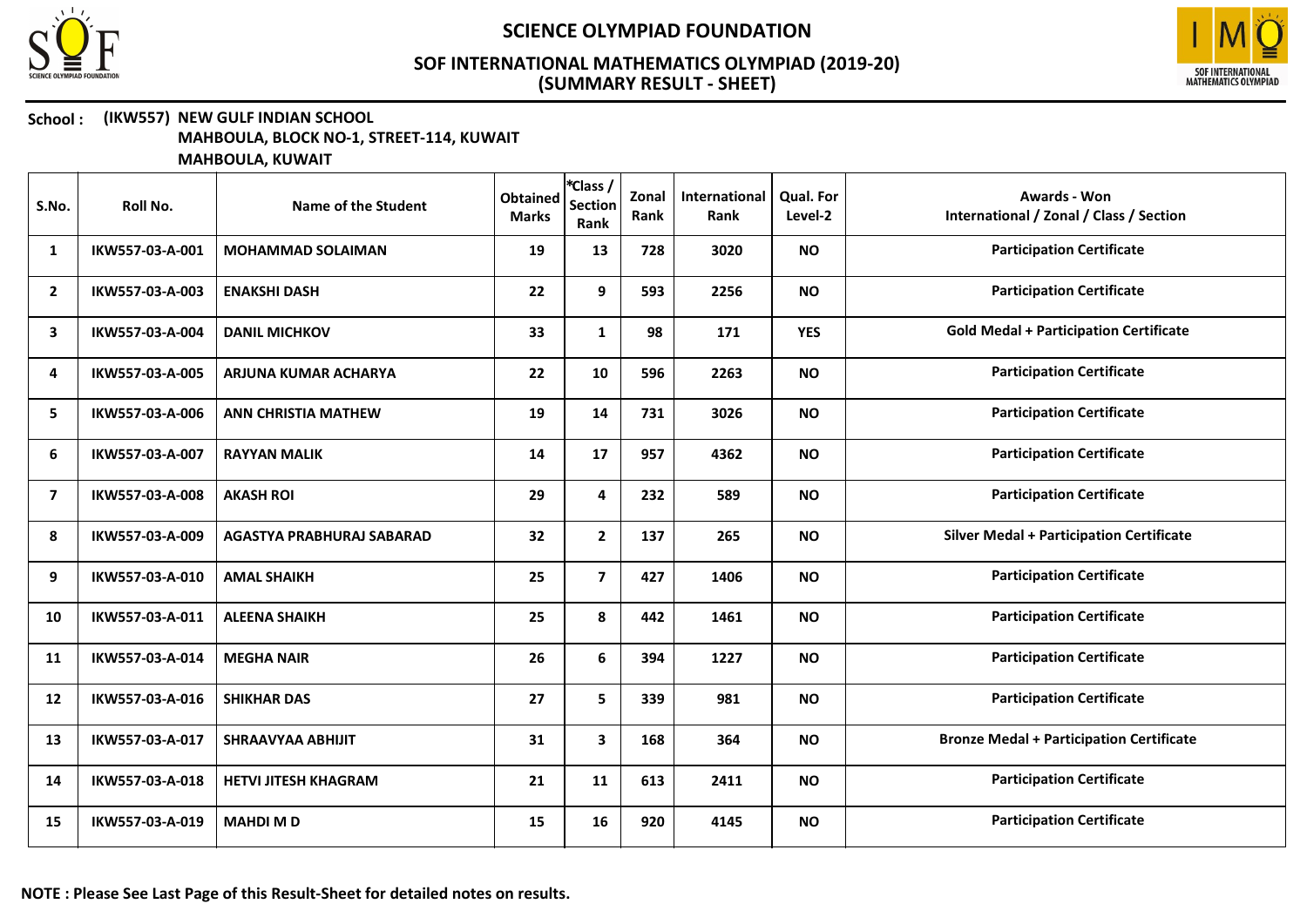



#### School : (IKW557) NEW GULF INDIAN SCHOOL MAHBOULA, BLOCK NO-1, STREET-114, KUWAIT

| S.No. | Roll No.        | Name of the Student          | <b>Obtained</b><br><b>Marks</b> | *Class /<br><b>Section</b><br>Rank | Zonal<br>Rank | International<br>Rank | <b>Qual. For</b><br>Level-2 | <b>Awards - Won</b><br>International / Zonal / Class / Section |
|-------|-----------------|------------------------------|---------------------------------|------------------------------------|---------------|-----------------------|-----------------------------|----------------------------------------------------------------|
| 16    | IKW557-03-A-020 | <b>KEVIN RAMNATH</b>         | 17                              | 15                                 | 838           | 3669                  | <b>NO</b>                   | <b>Participation Certificate</b>                               |
| 17    | IKW557-03-A-022 | <b>DWISHA MILIND MUSALE</b>  | 20                              | 12                                 | 684           | 2750                  | <b>NO</b>                   | <b>Participation Certificate</b>                               |
| 18    | IKW557-03-A-023 | <b>HANAN SHAMIN</b>          | <b>ABSENT</b>                   | N.A.                               | N.A.          | N.A.                  | <b>NO</b>                   | <b>N.A.</b>                                                    |
| 19    | IKW557-03-B-024 | KHUSH SANJAYBHAI BHANDERI    | 12                              | 12                                 | 1014          | 4696                  | <b>NO</b>                   | <b>Participation Certificate</b>                               |
| 20    | IKW557-03-B-025 | <b>AARAV RATHAN NAIR</b>     | 14                              | 11                                 | 953           | 4337                  | <b>NO</b>                   | <b>Participation Certificate</b>                               |
| 21    | IKW557-03-B-026 | <b>HAVISH KUMAR POOJARY</b>  | 23                              | 5                                  | 518           | 1890                  | <b>NO</b>                   | <b>Participation Certificate</b>                               |
| 22    | IKW557-03-B-027 | <b>AKSHERA BASKARAN</b>      | 29                              | $\mathbf{3}$                       | 252           | 636                   | <b>NO</b>                   | <b>Bronze Medal + Participation Certificate</b>                |
| 23    | IKW557-03-B-028 | <b>PRAKHAR KHANDEKAR</b>     | 29                              | $\mathbf{1}$                       | 250           | 634                   | <b>NO</b>                   | <b>Gold Medal + Participation Certificate</b>                  |
| 24    | IKW557-03-B-029 | AKSHAYA PRIYA ASVATHAMAN     | 27                              | 4                                  | 340           | 982                   | <b>NO</b>                   | <b>Participation Certificate</b>                               |
| 25    | IKW557-03-B-031 | <b>JISHNU ARUN KUMAR</b>     | 22                              | 6                                  | 575           | 2191                  | <b>NO</b>                   | <b>Participation Certificate</b>                               |
| 26    | IKW557-03-B-032 | <b>SHERINNA JOHNNY ARRIF</b> | 20                              | $\overline{7}$                     | 687           | 2763                  | <b>NO</b>                   | <b>Participation Certificate</b>                               |
| 27    | IKW557-03-B-036 | <b>MANVIK MANSUKHANI</b>     | 18                              | 8                                  | 787           | 3353                  | <b>NO</b>                   | <b>Participation Certificate</b>                               |
| 28    | IKW557-03-B-037 | <b>GEETHIKA JAYA GANESAN</b> | 29                              | $\mathbf{2}$                       | 251           | 635                   | <b>NO</b>                   | <b>Silver Medal + Participation Certificate</b>                |
| 29    | IKW557-03-B-040 | <b>AYSHA FIROZ</b>           | 17                              | 10                                 | 835           | 3628                  | <b>NO</b>                   | <b>Participation Certificate</b>                               |
| 30    | IKW557-03-B-043 | <b>MEBEL BIJU GEORGE</b>     | 17                              | 9                                  | 820           | 3559                  | <b>NO</b>                   | <b>Participation Certificate</b>                               |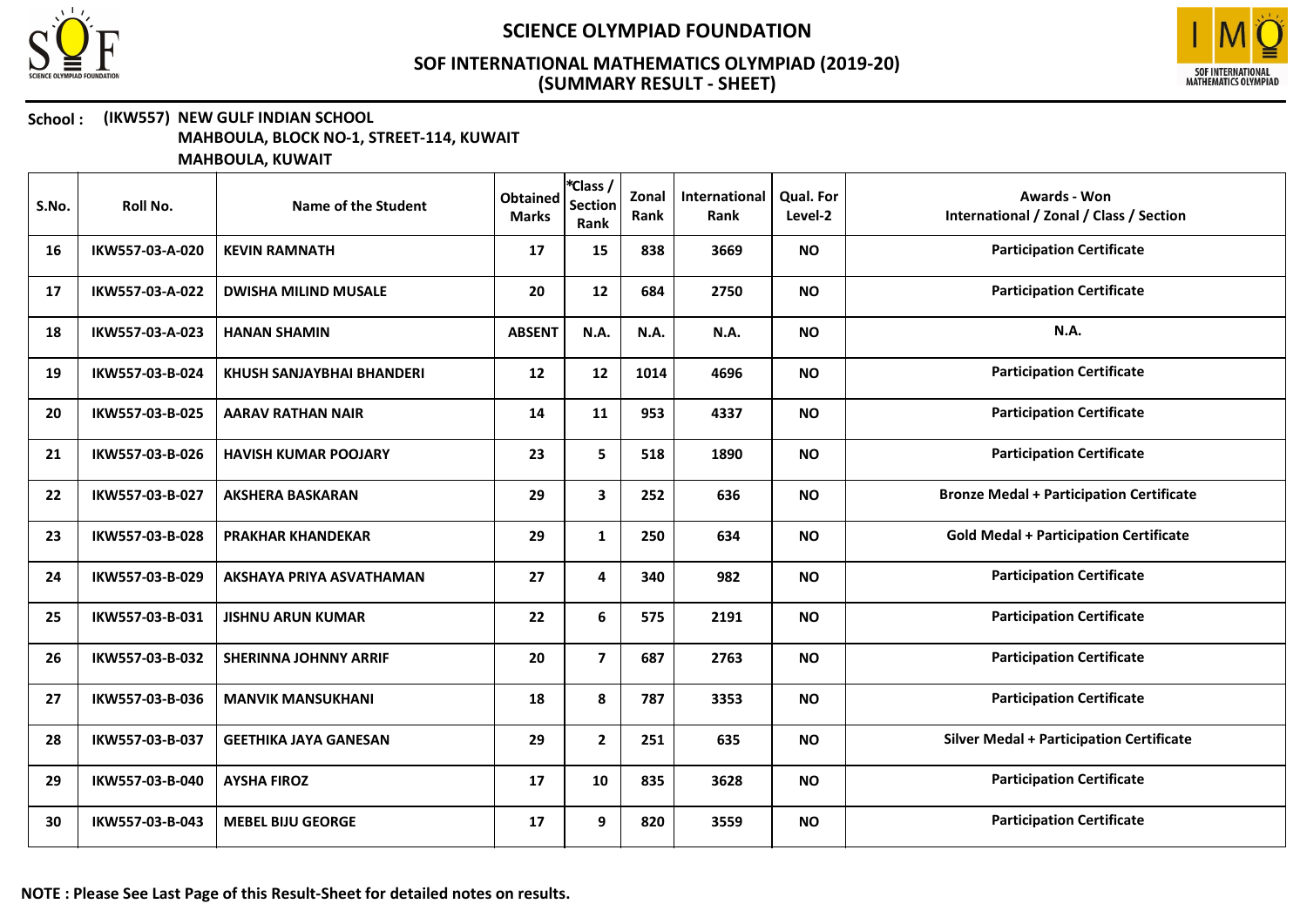



#### School : (IKW557) NEW GULF INDIAN SCHOOL MAHBOULA, BLOCK NO-1, STREET-114, KUWAIT

| S.No. | Roll No.        | Name of the Student            | <b>Obtained</b><br><b>Marks</b> | *Class /<br><b>Section</b><br>Rank | Zonal<br>Rank | International<br>Rank | Qual. For<br>Level-2 | <b>Awards - Won</b><br>International / Zonal / Class / Section |
|-------|-----------------|--------------------------------|---------------------------------|------------------------------------|---------------|-----------------------|----------------------|----------------------------------------------------------------|
| 31    | IKW557-03-C-044 | <b>NITHIL HARIDAS</b>          | 12                              | 15                                 | 1025          | 4749                  | <b>NO</b>            | <b>Participation Certificate</b>                               |
| 32    | IKW557-03-C-045 | <b>JOSHUA GINO</b>             | 14                              | 9                                  | 946           | 4305                  | <b>NO</b>            | <b>Participation Certificate</b>                               |
| 33    | IKW557-03-C-046 | DIVYAANSH KALIAPPAN SATHISH    | 23                              | $\mathbf{2}$                       | 527           | 1933                  | <b>NO</b>            | <b>Silver Medal + Participation Certificate</b>                |
| 34    | IKW557-03-C-047 | <b>ALEN LEJU</b>               | 5                               | 17                                 | 1121          | 5412                  | <b>NO</b>            | <b>Participation Certificate</b>                               |
| 35    | IKW557-03-C-048 | <b>ALWIN LEJU</b>              | 12                              | 14                                 | 1013          | 4690                  | <b>NO</b>            | <b>Participation Certificate</b>                               |
| 36    | IKW557-03-C-049 | <b>KRISHA SHARMA</b>           | 23                              | 3                                  | 533           | 1944                  | <b>NO</b>            | <b>Bronze Medal + Participation Certificate</b>                |
| 37    | IKW557-03-C-051 | <b>NAVEEN BHOOTHALINGAM</b>    | 13                              | 13                                 | 988           | 4521                  | <b>NO</b>            | <b>Participation Certificate</b>                               |
| 38    | IKW557-03-C-052 | <b>RIDIKA ROSHIL</b>           | 20                              | 5                                  | 678           | 2736                  | <b>NO</b>            | <b>Participation Certificate</b>                               |
| 39    | IKW557-03-D-054 | <b>HARI KARTHIKEYAN</b>        | <b>ABSENT</b>                   | N.A.                               | N.A.          | N.A.                  | <b>NO</b>            | N.A.                                                           |
| 40    | IKW557-03-D-055 | <b>HOORIYA REHMAN</b>          | 12                              | 16                                 | 1026          | 4750                  | <b>NO</b>            | <b>Participation Certificate</b>                               |
| 41    | IKW557-03-D-056 | <b>KEERTHANA BHETU</b>         | <b>ABSENT</b>                   | N.A.                               | N.A.          | N.A.                  | <b>NO</b>            | N.A.                                                           |
| 42    | IKW557-03-D-057 | <b>NIKIL PRANAV RAJA</b>       | 14                              | 12                                 | 963           | 4385                  | <b>NO</b>            | <b>Participation Certificate</b>                               |
| 43    | IKW557-03-D-058 | <b>RAYIRTH GOKUL</b>           | 18                              | $\overline{7}$                     | 795           | 3410                  | <b>NO</b>            | <b>Participation Certificate</b>                               |
| 44    | IKW557-03-D-059 | <b>JUDE SIRLAMARIA STANSON</b> | 14                              | 11                                 | 962           | 4379                  | <b>NO</b>            | <b>Participation Certificate</b>                               |
| 45    | IKW557-03-E-060 | <b>KALA ROOPA PANDIYARAJ</b>   | 19                              | 6                                  | 743           | 3079                  | <b>NO</b>            | <b>Participation Certificate</b>                               |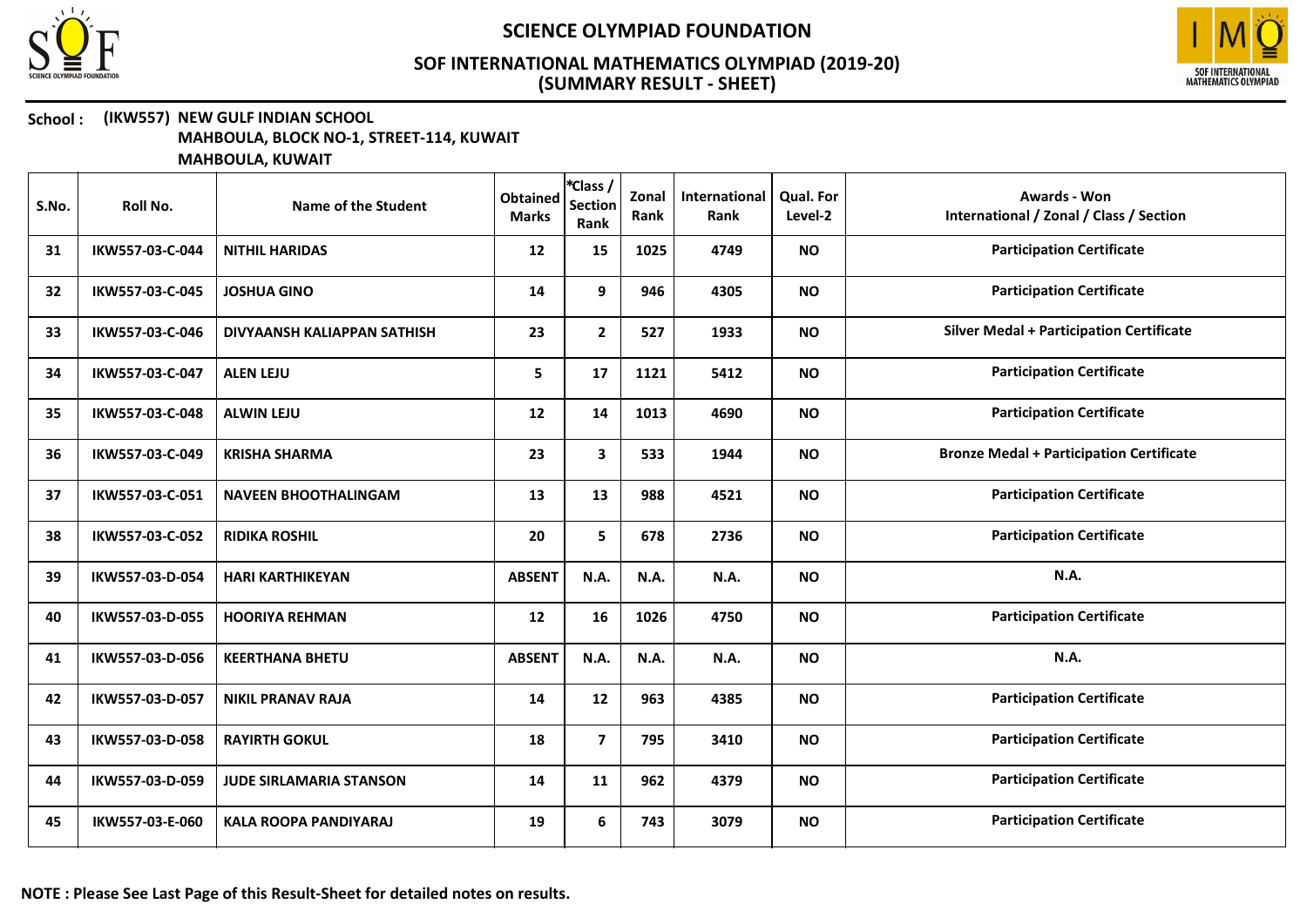



#### School : (IKW557) NEW GULF INDIAN SCHOOL MAHBOULA, BLOCK NO-1, STREET-114, KUWAIT

| S.No.          | Roll No.        | Name of the Student                    | <b>Obtained</b><br><b>Marks</b> | *Class /<br><b>Section</b><br>Rank | Zonal<br>Rank | International<br>Rank | Qual. For<br>Level-2 | <b>Awards - Won</b><br>International / Zonal / Class / Section |
|----------------|-----------------|----------------------------------------|---------------------------------|------------------------------------|---------------|-----------------------|----------------------|----------------------------------------------------------------|
| 46             | IKW557-03-E-061 | <b>LAKSHANA KANNAPIRAN</b>             | 15                              | 8                                  | 898           | 4045                  | <b>NO</b>            | <b>Participation Certificate</b>                               |
| 47             | IKW557-03-E-063 | <b>ABHINAV AJITH</b>                   | 14                              | 10                                 | 951           | 4322                  | <b>NO</b>            | <b>Participation Certificate</b>                               |
| 48             | IKW557-03-E-064 | <b>VIHAAN DHAGE</b>                    | 29                              | $\mathbf{1}$                       | 253           | 639                   | <b>NO</b>            | <b>Gold Medal + Participation Certificate</b>                  |
| 49             | IKW557-03-E-066 | <b>SHIVANI PRAMOD</b>                  | 21                              | 4                                  | 646           | 2525                  | <b>NO</b>            | <b>Participation Certificate</b>                               |
| 50             | IKW557-03-E-068 | <b>VETRI VENDHAN VETRISELVAN</b>       | 21                              | 4                                  | 646           | 2525                  | <b>NO</b>            | <b>Participation Certificate</b>                               |
| 51             | IKW557-03-E-069 | <b>PADMAJA MANOJ</b>                   | 21                              | 4                                  | 646           | 2525                  | <b>NO</b>            | <b>Participation Certificate</b>                               |
| 1              | IKW557-04-A-001 | <b>KUSHALVEER SINGH</b>                | 12                              | 9                                  | 1006          | 4308                  | <b>NO</b>            | <b>Participation Certificate</b>                               |
| $\overline{2}$ | IKW557-04-A-002 | <b>AMRAH FAIZ KHATIB</b>               | <b>ABSENT</b>                   | N.A.                               | <b>N.A.</b>   | N.A.                  | <b>NO</b>            | <b>N.A.</b>                                                    |
| 3              | IKW557-04-A-003 | IRIN DUA VENKITTA CHERUVAMBATHODI      | 28                              | $\mathbf{2}$                       | 206           | 681                   | <b>NO</b>            | <b>Silver Medal + Participation Certificate</b>                |
| 4              | IKW557-04-A-004 | <b>MANUEL JEAN</b>                     | 26                              | $\mathbf{3}$                       | 289           | 1016                  | <b>NO</b>            | <b>Bronze Medal + Participation Certificate</b>                |
| 5              | IKW557-04-A-005 | <b>NANDAN HARDIKBHAI THUMAR</b>        | 19                              | 5                                  | 701           | 2804                  | <b>NO</b>            | <b>Participation Certificate</b>                               |
| 6              | IKW557-04-A-006 | <b>HAAMIDA UBAYADULLAH</b>             | 18                              | $\overline{\mathbf{z}}$            | 745           | 3018                  | <b>NO</b>            | <b>Participation Certificate</b>                               |
| $\overline{7}$ | IKW557-04-A-007 | <b>TANMAY SANTHOSH PATIL</b>           | 29                              | $\mathbf{1}$                       | 161           | 511                   | <b>YES</b>           | <b>Gold Medal + Participation Certificate</b>                  |
| 8              | IKW557-04-A-008 | <b>JESHNA MYSTERICA JEPRI MARCELIN</b> | 12                              | 10                                 | 1008          | 4314                  | <b>NO</b>            | <b>Participation Certificate</b>                               |
| 9              | IKW557-04-A-009 | SRI VARSHINI RAMKUMAR JEYA             | 18                              | 6                                  | 721           | 2951                  | <b>NO</b>            | <b>Participation Certificate</b>                               |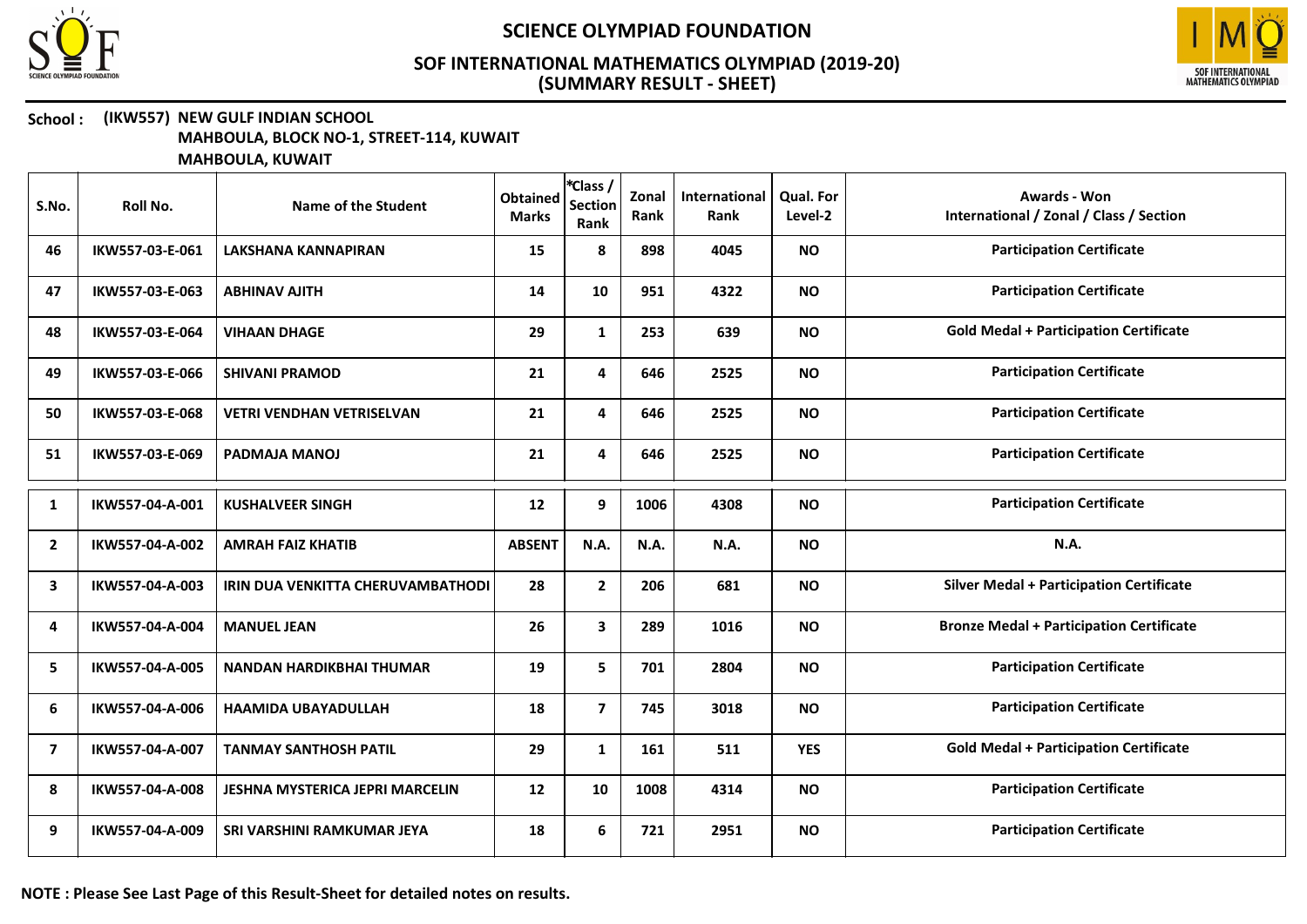



#### School : (IKW557) NEW GULF INDIAN SCHOOL MAHBOULA, BLOCK NO-1, STREET-114, KUWAIT

| S.No.          | Roll No.        | Name of the Student          | <b>Obtained</b><br><b>Marks</b> | *Class /<br><b>Section</b><br>Rank | Zonal<br>Rank | International<br>Rank | <b>Qual. For</b><br>Level-2 | <b>Awards - Won</b><br>International / Zonal / Class / Section |
|----------------|-----------------|------------------------------|---------------------------------|------------------------------------|---------------|-----------------------|-----------------------------|----------------------------------------------------------------|
| 10             | IKW557-04-A-010 | DHRUVALSINH SANDIPKUMAR JAM  | 16                              | 8                                  | 829           | 3440                  | <b>NO</b>                   | <b>Participation Certificate</b>                               |
| 11             | IKW557-04-A-011 | <b>FATEH DADASHZADE</b>      | 26                              | 4                                  | 311           | 1062                  | <b>NO</b>                   | <b>Participation Certificate</b>                               |
| 12             | IKW557-04-B-014 | YATHARTH TAKATE              | $\overline{\mathbf{z}}$         | $\overline{2}$                     | 1143          | 4943                  | <b>NO</b>                   | <b>Participation Certificate</b>                               |
| 13             | IKW557-04-B-015 | <b>MOHAMMED DAANISH SYED</b> | <b>ABSENT</b>                   | N.A.                               | N.A.          | N.A.                  | <b>NO</b>                   | N.A.                                                           |
| 14             | IKW557-04-B-016 | <b>ARIF NURHARRAZ</b>        | 15                              | $\mathbf{1}$                       | 883           | 3686                  | <b>NO</b>                   | <b>Participation Certificate</b>                               |
| 1              | IKW557-05-A-001 | <b>MAHI SRIVASTAVA</b>       | 26                              | 4                                  | 644           | 5841                  | <b>NO</b>                   | <b>Participation Certificate</b>                               |
| $\overline{2}$ | IKW557-05-A-002 | <b>ALIZA ZAFAR</b>           | 26                              | 3                                  | 637           | 5786                  | <b>NO</b>                   | <b>Bronze Medal + Participation Certificate</b>                |
| 3              | IKW557-05-A-004 | <b>SHUVANGI DAS</b>          | 47                              | 1                                  | 46            | 429                   | <b>YES</b>                  | <b>Gold Medal + Participation Certificate</b>                  |
| 4              | IKW557-05-A-005 | <b>JEEL AGARWAL</b>          | 30                              | $\overline{2}$                     | 434           | 4281                  | <b>NO</b>                   | <b>Silver Medal + Participation Certificate</b>                |
| 5              | IKW557-05-A-006 | <b>AVANI PEROT</b>           | 21                              | 6                                  | 918           | 7384                  | <b>NO</b>                   | <b>Participation Certificate</b>                               |
| 6              | IKW557-05-A-007 | <b>SHREYA JYOTHISH</b>       | 14                              | 11                                 | 1258          | 9105                  | <b>NO</b>                   | <b>Participation Certificate</b>                               |
| 7              | IKW557-05-A-009 | <b>JEENAH K</b>              | 20                              | $\overline{7}$                     | 981           | 7720                  | <b>NO</b>                   | <b>Participation Certificate</b>                               |
| 8              | IKW557-05-A-010 | ZULEYKHA DADASHOVA           | 17                              | 9                                  | 1129          | 8497                  | <b>NO</b>                   | <b>Participation Certificate</b>                               |
| 9              | IKW557-05-B-013 | PREKSHA HITENDRA PATEL       | 15                              | 10                                 | 1239          | 8988                  | <b>NO</b>                   | <b>Participation Certificate</b>                               |
| 10             | IKW557-05-B-014 | PRACHI AJAY KUMAR POSHIA     | 24                              | 5                                  | 730           | 6337                  | <b>NO</b>                   | <b>Participation Certificate</b>                               |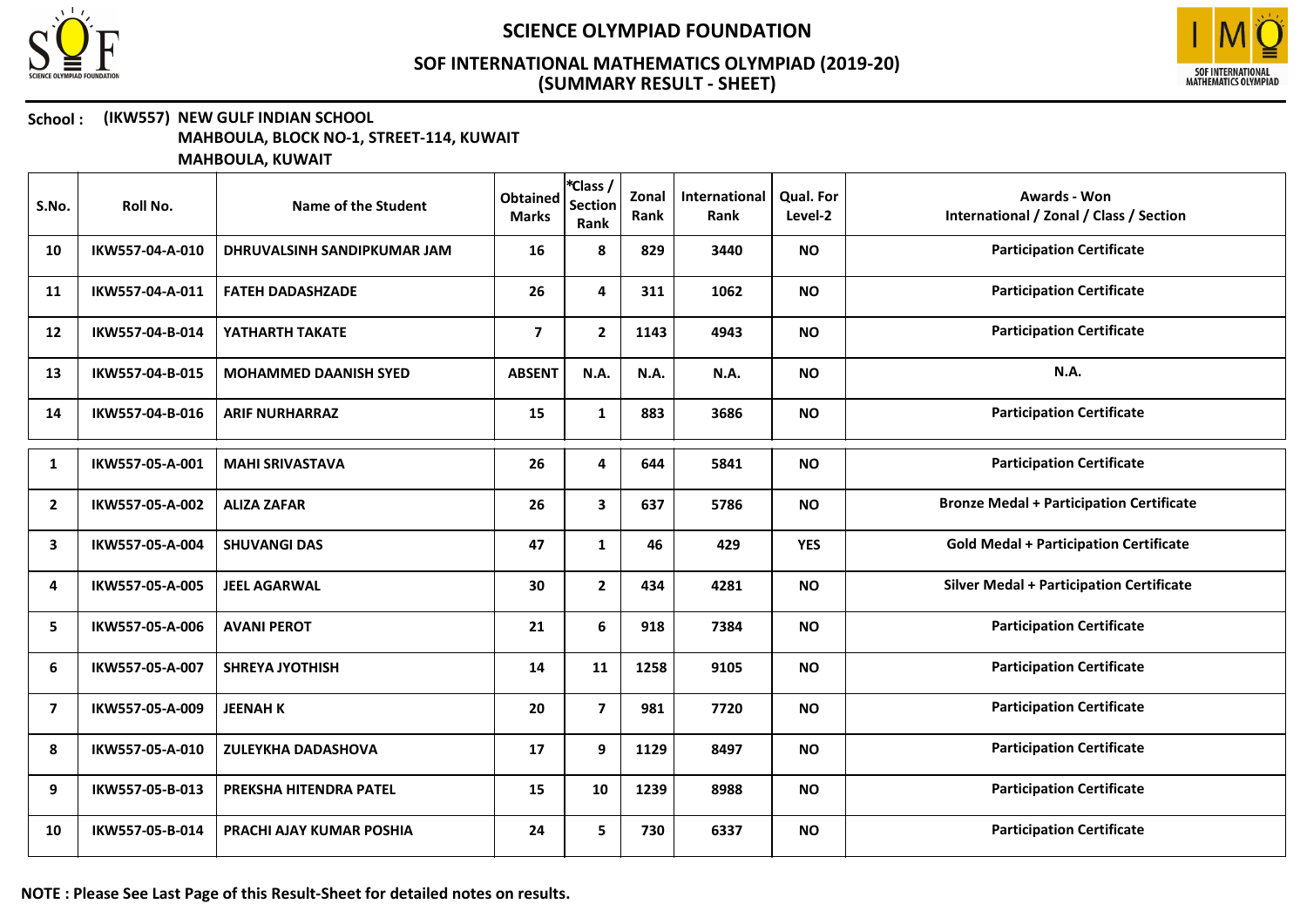



#### School : (IKW557) NEW GULF INDIAN SCHOOL MAHBOULA, BLOCK NO-1, STREET-114, KUWAIT

| S.No.          | Roll No.        | <b>Name of the Student</b>    | <b>Obtained</b><br><b>Marks</b> | *Class /<br><b>Section</b><br>Rank | Zonal<br>Rank | <b>International</b><br>Rank | <b>Qual. For</b><br>Level-2 | <b>Awards - Won</b><br>International / Zonal / Class / Section |
|----------------|-----------------|-------------------------------|---------------------------------|------------------------------------|---------------|------------------------------|-----------------------------|----------------------------------------------------------------|
| 11             | IKW557-05-B-015 | <b>KIRTTKA PANDA</b>          | 20                              | 8                                  | 984           | 7732                         | <b>NO</b>                   | <b>Participation Certificate</b>                               |
| 1              | IKW557-06-A-001 | YASH SHIKERKAR                | 19                              | 5                                  | 979           | 8239                         | <b>NO</b>                   | <b>Participation Certificate</b>                               |
| $\overline{2}$ | IKW557-06-A-003 | <b>SHRIHAN PRASAD DESAI</b>   | 40                              | $\mathbf{1}$                       | 167           | 1755                         | <b>NO</b>                   | <b>Gold Medal + Participation Certificate</b>                  |
| з              | IKW557-06-A-004 | SANJANA JAYAPRAKASH           | 39                              | $\mathbf{2}$                       | 192           | 1978                         | <b>NO</b>                   | <b>Participation Certificate</b>                               |
| 4              | IKW557-06-A-005 | <b>ANANYA AJITH</b>           | 34                              | $\overline{\mathbf{3}}$            | 336           | 3318                         | <b>NO</b>                   | <b>Participation Certificate</b>                               |
| 5              | IKW557-06-A-008 | <b>AESHA JIGARKUMAR PATEL</b> | 16                              | 6                                  | 1060          | 8872                         | <b>NO</b>                   | <b>Participation Certificate</b>                               |
| 6              | IKW557-06-A-009 | <b>MANAAL MUJJABA MOMIN</b>   | 31                              | 4                                  | 453           | 4324                         | <b>NO</b>                   | <b>Participation Certificate</b>                               |
| 1              | IKW557-07-A-001 | <b>AINA NURNAJWA</b>          | 25                              | 1                                  | 656           | 6448                         | <b>NO</b>                   | <b>Participation Certificate</b>                               |
| $\overline{2}$ | IKW557-07-A-002 | <b>SUMAIYA NUR</b>            | 10                              | 3                                  | 1045          | 9701                         | <b>NO</b>                   | <b>Participation Certificate</b>                               |
| 3              | IKW557-07-A-003 | <b>AKSHAY MANOJ</b>           | <b>ABSENT</b>                   | N.A.                               | N.A.          | N.A.                         | <b>NO</b>                   | N.A.                                                           |
| 4              | IKW557-07-A-004 | <b>RUPESH GOKULAKRISHNAN</b>  | 20                              | $\mathbf{2}$                       | 844           | 7920                         | <b>NO</b>                   | <b>Participation Certificate</b>                               |